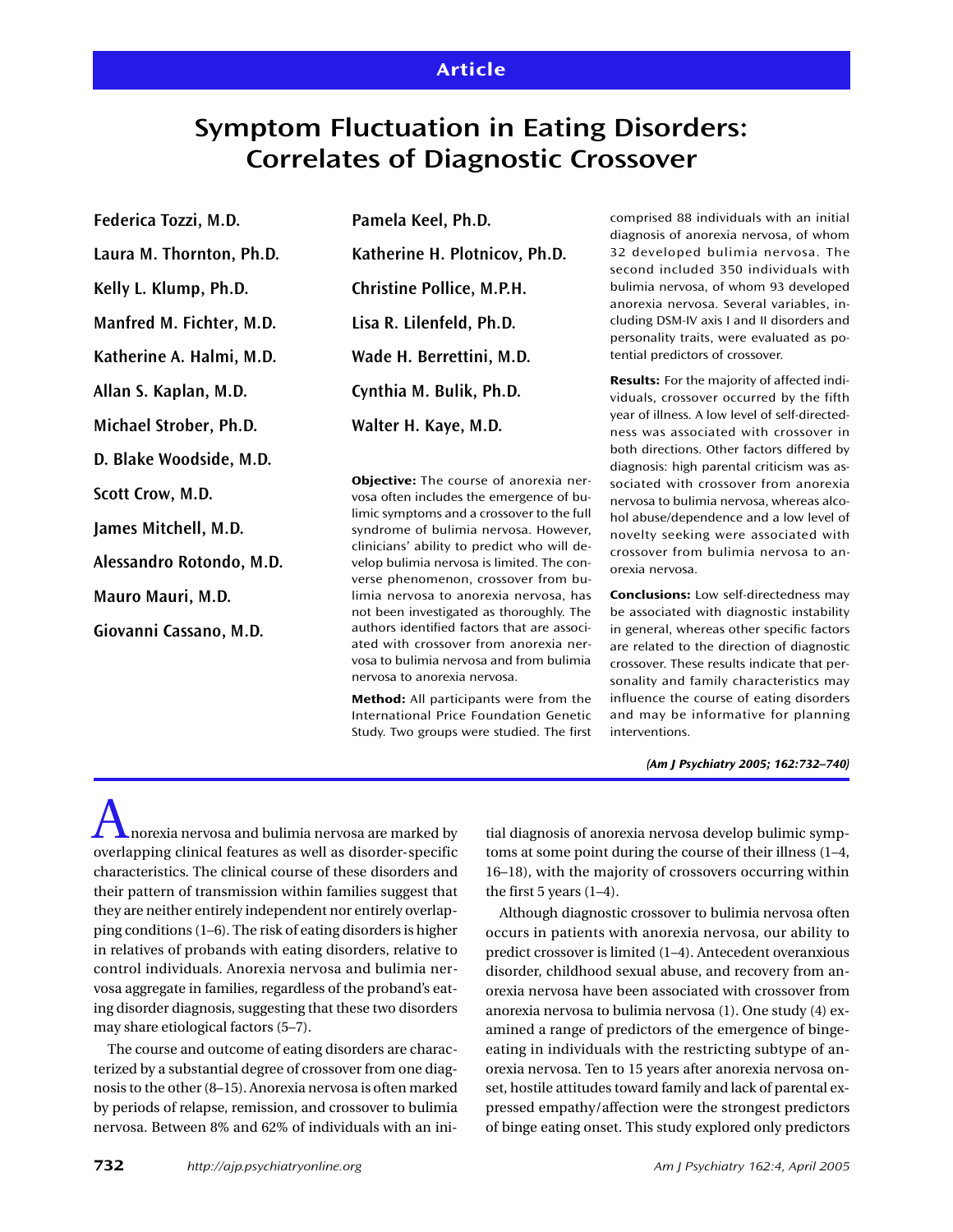of the emergence of the symptom of binge eating and not predictors of the emergence of frank bulimia nervosa. However, of the 95 patients who entered the treatment program for restricting-type anorexia nervosa, 29% developed binge eating during the follow-up, of whom about 65% developed a full bulimia nervosa syndrome. Studies of crossover from bulimia nervosa to anorexia nervosa are rarer, have generally included small numbers of participants (mean N=77, range=30–196), and suggest a lower rate of occurrence (0%–4%) than has been observed for crossover from anorexia nervosa to bulimia nervosa (13, 19–24). To our knowledge, no data exist regarding predictors of crossover from bulimia nervosa to anorexia nervosa.

Although few studies have examined diagnostic crossover, several studies have characterized the psychopathological features of anorexia nervosa and bulimia nervosa (25, 26). These studies are relevant because features that are shared by both disorders may predict diagnostic stability, whereas features that are distinct may influence diagnostic fluidity. Individuals with anorexia nervosa and bulimia nervosa share high levels of neuroticism, obsessionality, and perfectionism (27–29) and low levels of selfdirectedness (30, 31).

Nonetheless, there are several differences in personality associated with the disorders that might influence crossover. For example, individuals with restricting-type anorexia nervosa tend toward rigidity and overcontrol, whereas individuals with bulimia nervosa tend toward impulsivity and affective dysregulation (27, 28, 32, 33). Personality profiles of individuals with the binge-purge subtype of anorexia nervosa tend to be intermediate between those of individuals with bulimia nervosa and with restricting-type anorexia nervosa, especially regarding impulsivity (30, 34).

To our knowledge, the present study represents the first attempt to study crossover both from anorexia nervosa to bulimia nervosa and from bulimia nervosa to anorexia nervosa. We explored variables previously shown either to be associated with crossover from anorexia nervosa to bulimia nervosa or to differentiate women with anorexia nervosa from those with bulimia nervosa.

# **Method**

### *Participants*

Participants were from the International Price Foundation Genetic Study of bulimia nervosa (35). Probands and affected relatives were assessed for psychological and personality features that are associated with, and may underlie vulnerability to, eating disorders. Probands and biological relatives affected with anorexia nervosa, bulimia nervosa, or eating disorder not otherwise specified were recruited from 10 sites (Pittsburgh [W.H.K.], New York [K.A.H.], Los Angeles [M.S.], Toronto [A.S.K., D.B.W.], Munich [M.M.F.], Philadelphia [W.H.B.], Pisa [G.C., M.M., A.R.], Fargo [J.M.], Minneapolis [S.C.], and Boston [P.K.]). Informed consent was obtained from all participants, and all sites received approval from their institutional review boards.

## *Screening and Diagnostic Procedures*

If—in an initial screening—a proband met the criteria for bulimia nervosa, had no exclusion criteria (see next paragraph), and reported a possible history of an eating disorder in a nonparent, nonchild, or a nonmonozygotic twin blood relative, the proband was asked to discuss the study with the affected relative and obtain permission to be contacted by study personnel. If both the proband and affected relative met the inclusion criteria, informed consent was obtained and both were scheduled to complete assessments. If participants lived near one of the study sites, interviews were completed in person. Others were interviewed by phone.

The participants for this study included both probands and affected relatives. Probands met the following criteria: 1) modified DSM-IV lifetime diagnosis of bulimia nervosa, purging type (purging must have included regular vomiting [with other means of purging allowed], and bingeing and vomiting must have occurred at least twice a week for a duration of at least 6 months) and 2) ages between 13 and 65 years. The exclusion criteria for probands were mental retardation (IQ <70); dementia; organic brain syndromes; psychotic disorders, including schizophrenia, schizophreniform disorder, delusional disorder, and schizoaffective disorder; Turner's syndrome; any medical condition that could affect appetite, body weight, or eating (e.g., individuals with diabetes and thyroid conditions were excluded if the onset of the disease preceded the onset of the eating disorder); bipolar I disorder or bipolar II disorder only if symptoms of bulimia nervosa occurred exclusively during manic or hypomanic episodes; and neurological problems, except for participants with a diagnosis of a seizure disorder resulting from trauma after the onset of the eating disorder. Probands whose premorbid weight exceeded the body mass index for the 95th percentile for gender and age on the Hebebrand index (36) or whose high lifetime body mass index was greater than 35 kg/ $m^2$  were also excluded.

Affected relatives were biological family members who 1) were between ages 13 and 65 years and 2) met the criteria for lifetime bulimia nervosa, purging type or anorexia nervosa, restricting type. The eating disorder diagnoses for the relatives were defined as follows: 1) DSM-IV bulimia nervosa, purging type, and 2) modified DSM-IV anorexia nervosa (i.e., criterion D not required). To be defined as having persistent restricting-type anorexia nervosa, participants had to have never binged or purged except experimentally (defined as less than five times ever). The exclusion criteria for affected relatives included those for probands plus 1) being a monozygotic twin of the proband; 2) being a biological parent with an eating disorder, unless there was another affected family member with whom the parent could be paired; and 3) having a diagnosis of binge-eating disorder as the only lifetime eating disorder diagnosis.

We conducted two series of analyses. First, to explore crossover from anorexia nervosa to bulimia nervosa, we compared 1) individuals with persistent restricting-type anorexia nervosa (N=56) and 2) individuals with an initial diagnosis of restricting-type anorexia nervosa who developed bulimia nervosa (N=32). Second, to explore crossover from bulimia nervosa to anorexia nervosa, we compared individuals who met the criteria for a diagnosis of 1) persistent normal weight bulimia nervosa, purging type (N= 257) and 2) individuals who initially had normal weight bulimia nervosa followed by the development of anorexia nervosa, bingeeating/purging type (N=93). As a result of the recruitment procedure (i.e., probands had to have bulimia nervosa), all individuals with a diagnosis of anorexia nervosa were affected relatives, and all individuals with bulimia nervosa or both diagnoses were either probands or affected relatives.

Male participants were excluded from analyses, as the number of male participants with these diagnoses was too small for meaningful comparison. We were unable to examine other types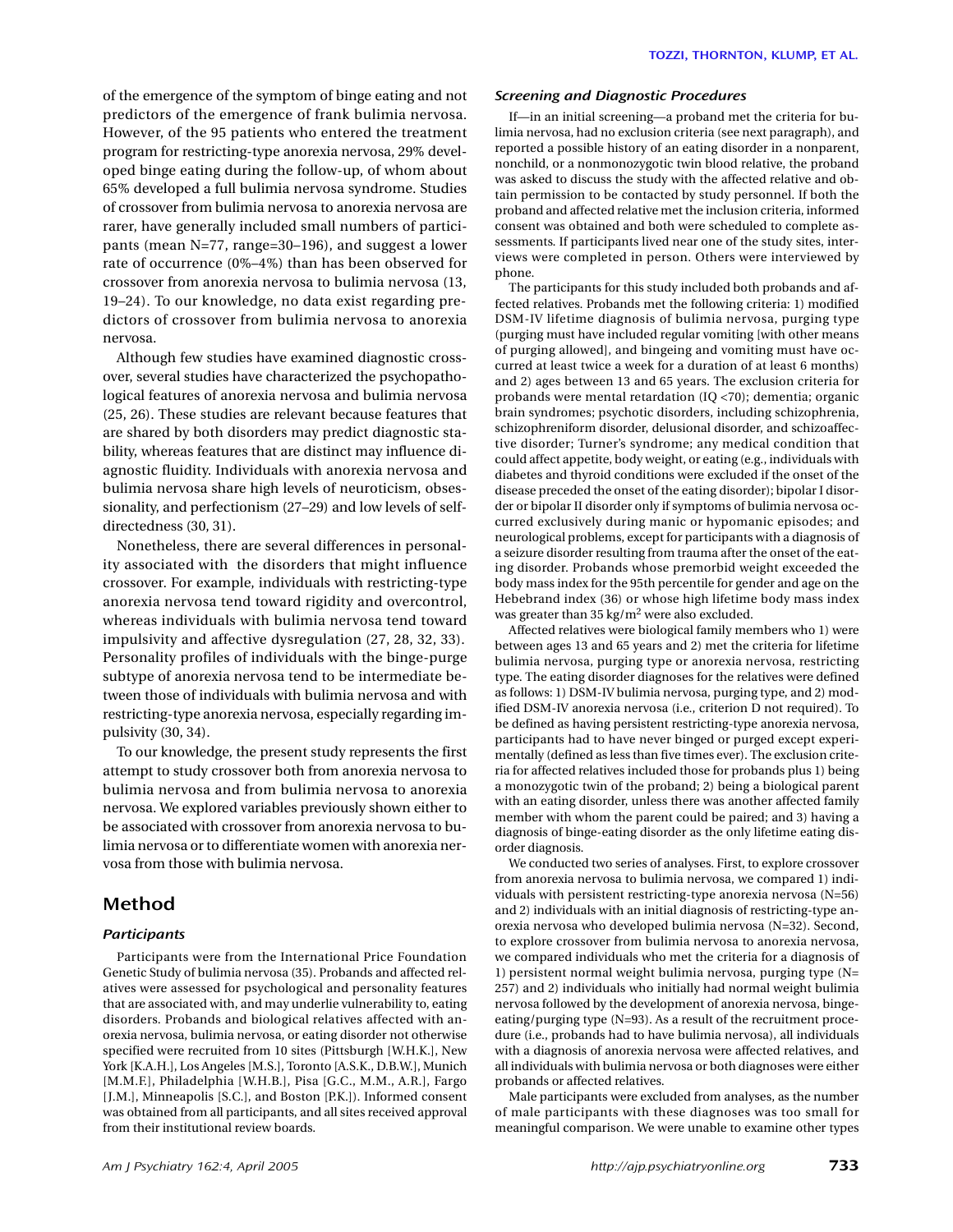**FIGURE 1. Estimated Survival Distribution Function for Women Study Participants With Diagnostic Crossover From Anorexia Nervosa to Bulimia Nervosa and From Bulimia Nervosa to Anorexia Nervosa<sup>a</sup>**



<sup>a</sup> The survival distribution function shows the probability at various time points that an individual will not have diagnostic crossover by that time point.

of crossover (e.g., normal weight bulimia nervosa to restrictingtype anorexia nervosa) because of the low frequency of these crossover types.

#### *Measures*

**Physical characteristics.** We evaluated self-reported current, past minimum, and past maximum body mass index  $(kg/m<sup>2</sup>)$  and age at menarche.

**Eating disorder psychopathology.** The Structured Interview for Anorexic and Bulimic Disorders for DSM-IV and ICD-10 (37) was used to assess specific and general psychopathology of eating disorders and lifetime history of eating disorders among probands and relatives.

**Psychiatric diagnoses.** The Structured Clinical Interview for DSM-IV (SCID) Axis I and Axis II Disorders (38, 39) was used to assess lifetime axis I and axis II diagnoses. Among axis I diagnoses, we excluded bipolar I disorder and bipolar II disorder, because the frequencies were too low among the study participants. Impulse-control disorders (intermittent explosive disorder, pathological gambling, pyromania, trichotillomania, compulsive shopping, and kleptomania) were grouped together as an umbrella impulse-control disorder diagnosis. Among axis II diagnoses, we included only those disorders with adequate frequency, including avoidant, obsessive-compulsive, and borderline personality disorder. Lifetime diagnoses of eating disorders were determined by using information from both the Structured Interview for Anorexic and Bulimic Disorders and the SCID.

**Perfectionism.** The Multidimensional Perfectionism Scale (40) is designed to assess multidimensional facets of perfectionism. Although the instrument includes six subscales, we included only those subscales that have been shown to be most relevant to eating disorders, including concern over mistakes, doubts about actions, personal standards, parental criticism, and parental expectation.

**Temperament and character.** Temperament, as measured by the Temperament and Character Inventory (41), is postulated to be largely biological in origin (42, 43) and to include the dimensions of novelty seeking, harm avoidance, reward dependence, and persistence. Character dimensions on the Temperament and Character Inventory are thought to develop with experience (41) and include self-directedness, cooperativeness, and self-transcendence.

**Anxiety.** Although the State-Trait Anxiety Inventory—Form Y (44) measures two aspects of anxiety (i.e., state and trait anxiety), we included only the trait anxiety scale in the present analyses.

**Neuroticism.** The present analysis included data from the neuroticism scale of the Neuroticism, Extraversion, and Openness to Experience Inventory (45), as neuroticism has been consistently associated with eating disorders (46, 47), particularly a bulimic symptom presentation (48, 49).

#### *Statistical Analyses*

Logistic regressions with generalized estimating equation (50– 52) corrections for dependent data were used to predict crossover. As status of illness (i.e., acutely ill or recovered) can influence scores on personality measures (53), this variable was included in the models as a covariate. Women were considered recovered if they had an absence of eating disorder behaviors (e.g., binge eating, purging, dieting, nonpurging behaviors) for a period of at least 1 year, as reported on an expanded version of Module H of the SCID (38). In addition, women with anorexia nervosa had to have their body mass index above the fifth percentile of their ideal body mass index for their age for at least the past year.

Variables that emerged in the initial logistic regressions as significantly associated with crossover were then entered into a stepwise logistic regression. All continuous measures were standardized before the analyses to have a mean of zero and unit variance. Given that we performed multiple statistical tests, we set the significance level to p≤0.01, representing a compromise between the more stringent Bonferroni correction and the exploratory nature of this study.

## **Results**

#### *Time to Crossover*

Of the participants whose initial diagnosis was restricting-type anorexia nervosa (N=88), 36% (N=32) developed bulimia nervosa. For the majority (91%, N=29), crossover occurred within the first 5 years of illness. Of the 350 individuals who first had bulimia nervosa, 27% (N=93) developed anorexia nervosa, binge-eating/purging type. For the majority (77%, N=72), crossover occurred within the first 5 years. See Figure 1 for the survival density function of both types of crossovers.

## *Correlates of Crossover*

**Crossover from anorexia nervosa to bulimia nervosa.** Logistic regression indicated that low self-directedness and high parental criticism, neuroticism, and trait anxiety were significantly associated with crossover from anorexia nervosa to bulimia nervosa (Table 1). Among DSM diagnoses, only depression and substance use disorder were associated with crossover (Table 2). All of these variables were entered into a stepwise logistic regression to identify the factors that had the strongest association with crossover. Body mass index variables, although significant, were not included in further analyses, as body mass index is inherently confounded because it is a defining criterion for anorexia nervosa. Depression, substance use disorder, and neuroticism were eliminated from the initial model,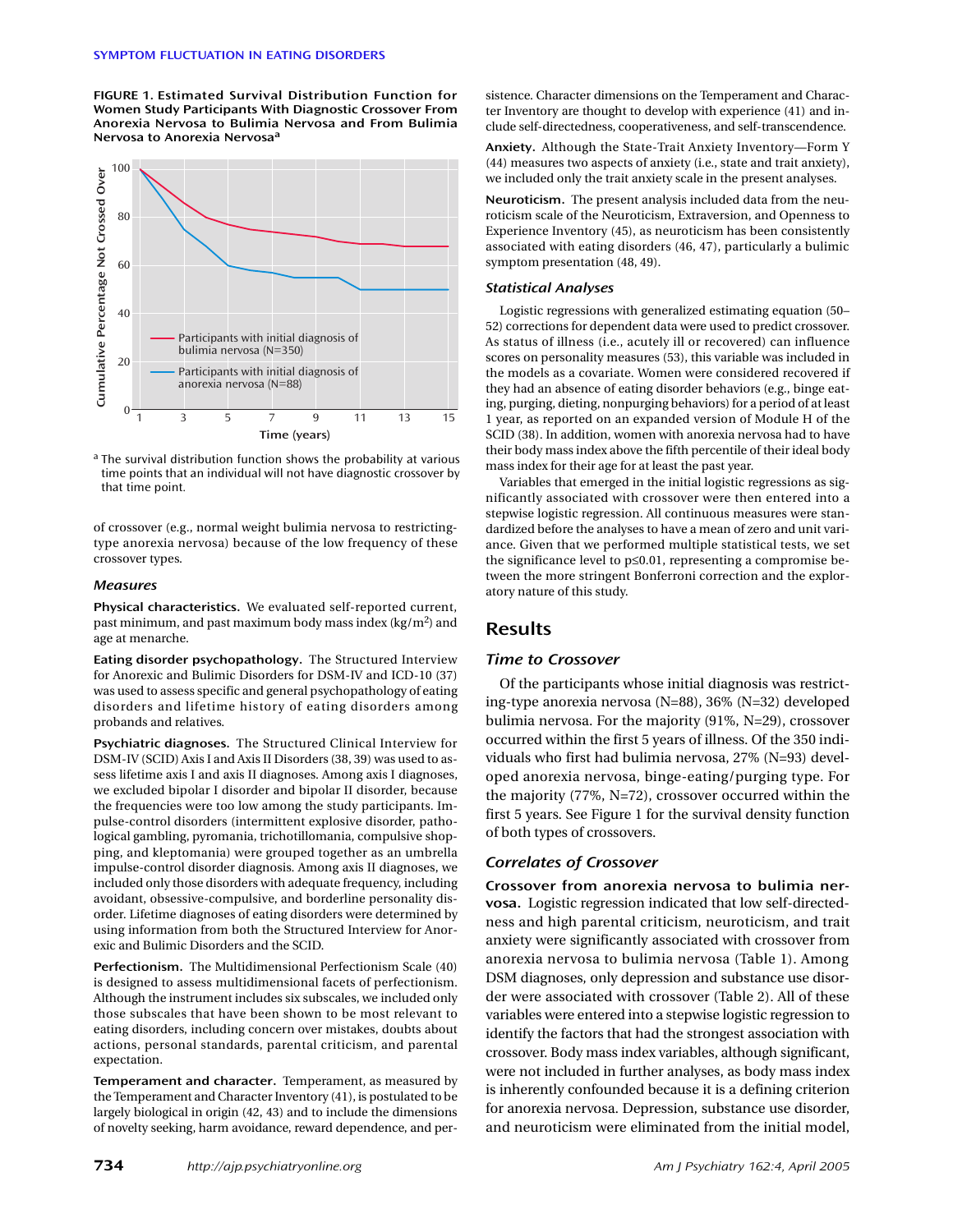| TABLE 1. Characteristics of Women Study Participants With Diagnostic Crossover From Anorexia Nervosa to Bulimia |  |  |  |  |
|-----------------------------------------------------------------------------------------------------------------|--|--|--|--|
| Nervosa and With Anorexia Nervosa Only                                                                          |  |  |  |  |

|                                             | Participants With<br><b>Crossover From</b><br>Anorexia Nervosa<br>to Bulimia Nervosa<br>$(N=32)^a$ |           | Participants With<br>Anorexia Nervosa Only<br>$(N=56)^a$ |           | Analysis          |               |                 |                |
|---------------------------------------------|----------------------------------------------------------------------------------------------------|-----------|----------------------------------------------------------|-----------|-------------------|---------------|-----------------|----------------|
| Characteristic                              | Mean                                                                                               | <b>SD</b> | Mean                                                     | <b>SD</b> | <b>Odds Ratio</b> | 95% CI        | $\chi^2$ (df=1) | p <sub>b</sub> |
| Age (years)                                 |                                                                                                    |           |                                                          |           |                   |               |                 |                |
| At interview                                | 28.28                                                                                              | 9.60      | 25.21                                                    | 8.38      | 1.40              | $0.92 - 2.15$ | 2.21            | 0.14           |
| At onset of anorexia nervosa                | 16.50                                                                                              | 5.02      | 18.25                                                    | 4.15      | 0.61              | $0.28 - 1.34$ | 3.26            | 0.07           |
| At first eating disorder symptom            | 15.16                                                                                              | 4.32      | 17.38                                                    | 3.98      | 0.82              | $0.60 - 1.11$ | 6.12            | < 0.02         |
| Menarche                                    | 13.44                                                                                              | 1.50      | 13.39                                                    | 1.73      | 1.03              | $0.69 - 1.53$ | 0.02            | 0.89           |
| Body mass index ( $kg/m2$ )                 |                                                                                                    |           |                                                          |           |                   |               |                 |                |
| At interview                                | 21.15                                                                                              | 1.65      | 18.84                                                    | 2.07      | 5.17              | 2.42-11.06    | 21.83           | 0.0001         |
| Maximum                                     | 23.48                                                                                              | 2.88      | 21.30                                                    | 2.68      | 2.34              | $1.36 - 4.05$ | 9.10            | < 0.003        |
| Minimum                                     | 14.62                                                                                              | 1.92      | 15.11                                                    | 1.65      | 0.75              | $0.49 - 1.15$ | 1.70            | 0.19           |
| Multidimensional Perfectionism Scale scores |                                                                                                    |           |                                                          |           |                   |               |                 |                |
| Concern over mistakes                       | 31.13                                                                                              | 9.06      | 26.87                                                    | 10.33     | 1.70              | $1.07 - 2.71$ | 5.25            | 0.02           |
| Doubts about actions                        | 12.37                                                                                              | 4.75      | 10.30                                                    | 3.80      | 2.02              | $1.17 - 3.49$ | 6.40            | < 0.02         |
| Personal standards                          | 25.09                                                                                              | 5.99      | 25.70                                                    | 6.82      | 0.94              | $0.62 - 1.44$ | 0.07            | 0.79           |
| Parental criticism                          | 11.94                                                                                              | 4.35      | 8.53                                                     | 4.03      | 2.31              | $1.33 - 3.99$ | 10.85           | 0.001          |
| Parental expectations                       | 15.50                                                                                              | 5.36      | 12.45                                                    | 5.70      | 1.91              | $1.14 - 3.20$ | 5.38            | 0.02           |
| Neuroticism, Extraversion, and Openness to  |                                                                                                    |           |                                                          |           |                   |               |                 |                |
| Experience Inventory neuroticism score      | 111.91                                                                                             | 25.56     | 98.66                                                    | 24.31     | 1.92              | $1.16 - 3.20$ | 6.85            | 0.009          |
| State-Trait Anxiety Inventory-Form Y trait  |                                                                                                    |           |                                                          |           |                   |               |                 |                |
| anxiety score                               | 50.63                                                                                              | 12.69     | 43.53                                                    | 14.15     | 1.83              | $1.18 - 2.82$ | 6.92            | 0.009          |
| Temperament and Character Inventory         |                                                                                                    |           |                                                          |           |                   |               |                 |                |
| scores                                      |                                                                                                    |           |                                                          |           |                   |               |                 |                |
| Novelty seeking                             | 18.78                                                                                              | 7.04      | 17.78                                                    | 6.34      | 1.14              | $0.71 - 1.85$ | 0.30            | 0.58           |
| Reward dependence                           | 16.54                                                                                              | 4.10      | 16.84                                                    | 3.84      | 0.94              | $0.61 - 1.45$ | 0.07            | 0.79           |
| Self-directedness                           | 24.23                                                                                              | 9.61      | 31.62                                                    | 8.64      | 0.40              | $0.24 - 0.67$ | 12.28           | 0.0005         |
| Harm avoidance                              | 20.82                                                                                              | 6.15      | 17.74                                                    | 7.52      | 1.86              | $1.06 - 3.26$ | 5.13            | 0.02           |
| Self-transcendence                          | 13.28                                                                                              | 6.14      | 13.72                                                    | 6.67      | 0.93              | $0.62 - 1.43$ | 0.09            | 0.77           |
| Persistence                                 | 4.96                                                                                               | 1.75      | 5.55                                                     | 1.83      | 0.70              | $0.45 - 1.09$ | 2.40            | 0.12           |
| Cooperativeness                             | 33.27                                                                                              | 5.01      | 34.56                                                    | 4.37      | 0.74              | $0.47 - 1.16$ | 1.60            | 0.21           |

<sup>a</sup> Data are missing for some participants for some characteristics.

<sup>b</sup> Chi-square values test for significant differences between groups from logistic regressions that were conducted with generalized estimating equation corrections. To correct for multiple testing, significance is indicated if the p value is ≤0.01.

and only self-directedness ( $\chi^2$ =7.30, df=1, p=0.007, odds ratio=0.45, 95% confidence interval [CI]=0.26–0.81) and parental criticism ( $\chi^2$ =5.00, df=1, p<0.03, odds ratio=1.83, 95% CI=1.08–3.12) remained significant.

**Crossover from bulimia nervosa to anorexia nervosa.** Low novelty seeking and self-directedness, high harm avoidance, alcohol abuse/dependence, and avoidant personality disorder were associated with crossover from bulimia nervosa to anorexia nervosa in the univariate analyses (Table 2 and Table 3). As in the earlier analyses, body mass index variables were not included in the stepwise analysis. Variables that remained significant in the stepwise logistic models included novelty seeking  $(\chi^2=6.11, df=$ 1, p<0.02, odds ratio=0.72, 95% CI=0.56–0.94), self-directedness ( $\chi^2$ =10.81, df=1, p=0.001, odds ratio=0.63, 95% CI= 0.48–0.83), and alcohol abuse/dependence ( $\chi^2$ =7.75, df=1, p=0.005, odds ratio=0.46, 95% CI=0.27–0.80).

# **Discussion**

This study is, to our knowledge, the first to examine crossover both from anorexia nervosa to bulimia nervosa and from bulimia nervosa to anorexia nervosa. Supporting previous research, we observed that for most individuals, crossover occurred by the fifth year of illness. The crossover rate was higher for anorexia nervosa to bulimia nervosa than for bulimia nervosa to anorexia nervosa. However, the proportion of individuals with bulimia nervosa who eventually developed anorexia nervosa (27%) was substantially higher than previously reported rates (0%–4%) (13, 19–21, 23, 24). These results suggest that there is an elevated risk for diagnostic crossover in individuals with both anorexia nervosa and bulimia nervosa but that the clinical course tends to stabilize by the fifth year of illness.

Low self-directedness was consistently associated with both types of diagnostic crossover. This finding suggests that self-directedness may be a general character trait that influences the course of the eating disorder illness; individuals with low self-directedness, independent of diagnosis, may be characterized by an inability to regulate behaviors and affect adequately. This instability may then lead to alternations between the cognitive and behavioral restraint common to restricting-type anorexia nervosa and the disinhibition present in bulimia nervosa.

However, the relation that emerged in our study between low self-directedness and crossover may also be the result of an indirect association of self-directedness with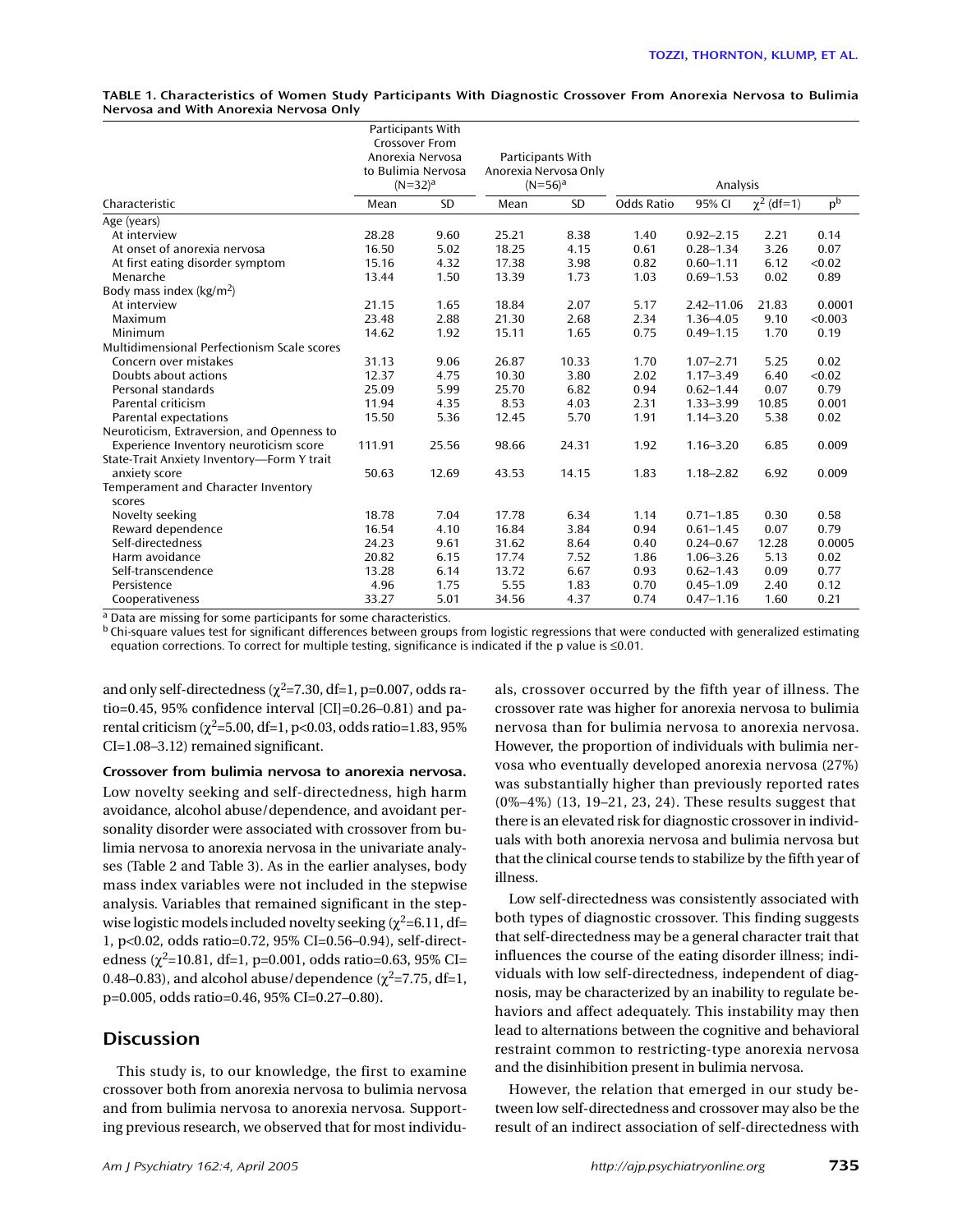**TABLE 2. Axis I and Axis II Disorders in Women Study Participants With Diagnostic Crossover From Anorexia Nervosa to Bulimia Nervosa, Anorexia Nervosa Only, Diagnostic Crossover From Bulimia Nervosa to Anorexia Nervosa, and Bulimia Nervosa Only**

|                                           | Participants With Initial Diagnosis of Anorexia Nervosa                              |    |                                               |                |            |                |                 |         |  |  |
|-------------------------------------------|--------------------------------------------------------------------------------------|----|-----------------------------------------------|----------------|------------|----------------|-----------------|---------|--|--|
|                                           | Participants With<br><b>Crossover From</b><br>Anorexia Nervosa<br>to Bulimia Nervosa |    | Participants With<br>Anorexia Nervosa<br>Only |                | Analysis   |                |                 |         |  |  |
| Disorder                                  | $\%$<br>N                                                                            |    | N                                             | $\%$           | Odds Ratio | 95% CI         | $\chi^2$ (df=1) | $p^a$   |  |  |
| Impulse-control disorder <sup>b</sup>     | 4                                                                                    | 13 | 1                                             | $\overline{2}$ | 9.06       | $0.93 - 88.50$ | 3.19            | 0.07    |  |  |
| Obsessive-compulsive disorder             | 15                                                                                   | 47 | 16                                            | 29             | 2.46       | $1.00 - 6.01$  | 3.71            | 0.05    |  |  |
| Social phobia                             | 10                                                                                   | 31 | 11                                            | 20             | 1.74       | $0.63 - 4.77$  | 1.10            | 0.29    |  |  |
| Specific phobia                           | 4                                                                                    | 13 | 9                                             | 16             | 0.79       | $0.22 - 2.80$  | 0.14            | 0.71    |  |  |
| Alcohol abuse/dependence                  | 11                                                                                   | 34 | 7                                             | 13             | 3.77       | $1.26 - 11.28$ | 5.07            | 0.02    |  |  |
| Posttraumatic stress disorder             | 5                                                                                    | 16 |                                               | $\overline{2}$ | 14.84      | 1.59-138.92    | 3.08            | 0.08    |  |  |
| Depression                                | 25                                                                                   | 78 | 27                                            | 49             | 4.70       | $1.62 - 13.20$ | 9.38            | < 0.003 |  |  |
| Avoidant personality disorder             | 8                                                                                    | 25 | 10                                            | 18             | 1.63       | $0.57 - 4.67$  | 0.76            | 0.38    |  |  |
| Obsessive-compulsive personality disorder | 7                                                                                    | 22 | 10                                            | 18             | 1.35       | $0.45 - 4.09$  | 0.27            | 0.60    |  |  |
| Borderline personality disorder           | 5                                                                                    | 16 | $\overline{2}$                                | $\overline{4}$ | 5.92       | $1.02 - 34.50$ | 3.32            | 0.44    |  |  |
| Panic disorder                            | 3                                                                                    | 9  | 6                                             | 11             | 0.82       | $0.19 - 3.59$  | 0.07            | 0.79    |  |  |
| Generalized anxiety disorder              |                                                                                      | 6  | 5                                             | 9              | 0.77       | $0.15 - 4.10$  | 0.09            | 0.76    |  |  |
| Agoraphobia                               |                                                                                      | 3  |                                               | $\overline{2}$ | 1.69       | $0.11 - 25.52$ | 0.13            | 0.72    |  |  |
| Any anxiety disorder <sup>c</sup>         | 19                                                                                   | 59 | 21                                            | 38             | 2.62       | $1.06 - 6.42$  | 4.19            | 0.04    |  |  |
| Psychoactive substance use disorder,      |                                                                                      |    |                                               |                |            |                |                 |         |  |  |
| excluding alcohol use disorders           | 11                                                                                   | 34 | 6                                             | 11             | 4.65       | 1.39-15.56     | 6.02            | 0.01    |  |  |

<sup>a</sup> Chi-square values test for significant differences between groups from logistic regressions, with generalized estimating equation correction.<br>To correct for multiple testing, significance is indicated if the p value i

<sup>b</sup> Included intermittent explosive disorder, pathological gambling, pyromania, trichotillomania, compulsive shopping, and kleptomania.<br><sup>C</sup> Included all anxiety disorders except obsessive-compulsive disorder.

other factors characteristic of individuals with eating disorders with fluctuating clinical features. For example, low self-directedness has been associated with greater comorbidity (54, 55) and a poorer outcome (9). Consequently, it may be that individuals with diagnostic crossover represent cases with greater comorbidity in which additional eating disorder diagnoses simply reflect greater psychopathology in general.

Whereas low self-directedness appeared to be a common factor characterizing both types of crossovers, other factors were specifically related to each crossover type. Family factors, namely perceived parental criticism, were particularly salient for individuals with anorexia nervosa who crossed over to having bulimia nervosa. This finding is noteworthy given early observations of family environment across eating disorder subtypes, suggesting that families of individuals with bulimia tended to exhibit greater conflict and disorganization and less cohesion than families of those with anorexia nervosa (56), that mothers of individuals with bulimia nervosa were reported to be more domineering and have higher expectations of their daughters than were control individuals (57), and that women with bulimia nervosa reported maternal deficits in nurturance and empathy (58). Our findings also corroborate those of Strober et al. (4), who found low levels of parental empathy and affection to be significant predictors of the onset of binge eating in women with anorexia nervosa. These observations are particularly noteworthy, given the finding in expressed emotion research that maternal critical comments are strongly predictive of treatment outcome for adolescents with eating disorders (59).

Low scores on impulse-related personality traits (e.g., novelty seeking) and the presence of certain behaviors (e.g., alcohol abuse/dependence) were important in crossover from bulimia nervosa to anorexia nervosa. Lower levels of impulsivity may enable the maintenance of rigid dietary regimes of sufficient duration to lose the amount of weight necessary for an anorexia nervosa diagnosis.

We did not find anxiety, neurotic personality traits, or depression to be significantly associated with crossover in the hierarchical models, although they were often significant predictors in univariate analyses. These findings are somewhat contradictory to previous observations of anxiety as an important predictor of crossover from anorexia nervosa to bulimia nervosa (1). However, earlier studies used different instruments and methods and are not entirely comparable to the current study.

Although our study had many strengths (e.g., carefully defined diagnostic phenotypes, examination of a range of variables), several limitations should be noted. First, we were unable to examine all possible diagnostic crossovers (e.g., purging-type bulimia nervosa to restricting-type anorexia nervosa) because some were rare. Future research should examine whether similar types of predictors also characterize these diagnostic changes. Second, participants may not have reached the "steady state" of their illness. Approximately 57% of the anorexia nervosa participants and 38% of the bulimia nervosa participants were interviewed before the fifth year of illness. Therefore, additional crossovers that were not captured in the present analyses could still occur.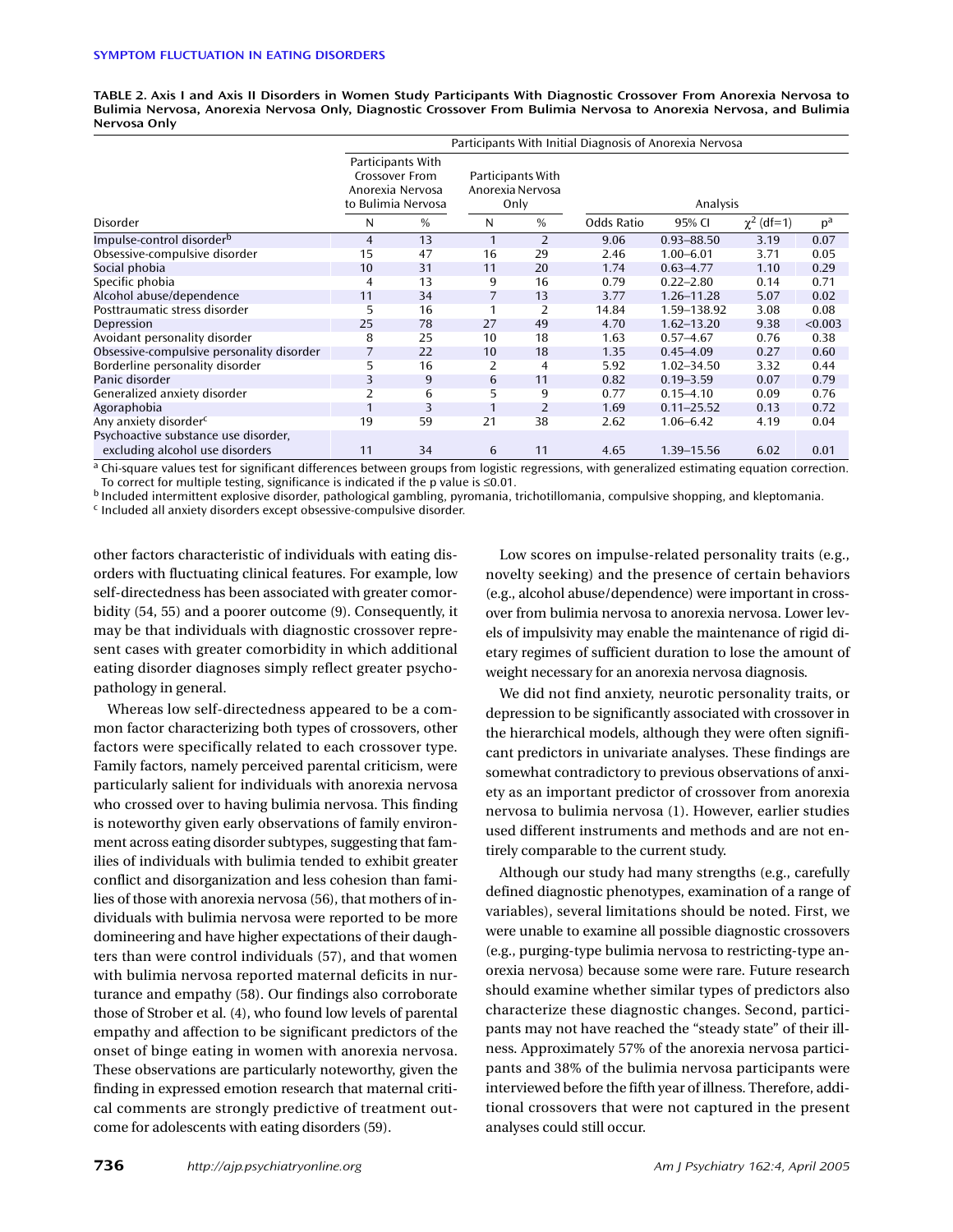| Participants With Initial Diagnosis of Bulimia Nervosa                        |      |                                           |                |            |               |                 |        |  |  |
|-------------------------------------------------------------------------------|------|-------------------------------------------|----------------|------------|---------------|-----------------|--------|--|--|
| Participants With<br>Crossover From<br>Bulimia Nervosa<br>to Anorexia Nervosa |      | Participants With<br>Bulimia Nervosa Only |                | Analysis   |               |                 |        |  |  |
| N                                                                             | $\%$ | N                                         | $\%$           | Odds Ratio | 95% CI        | $\chi^2$ (df=1) | $p^a$  |  |  |
| 16                                                                            | 17   | 61                                        | 24             | 0.64       | 0.35, 1.18    | 2.30            | 0.13   |  |  |
| 50                                                                            | 54   | 106                                       | 41             | 1.60       | $0.99 - 2.58$ | 3.66            | 0.06   |  |  |
| 26                                                                            | 28   | 42                                        | 16             | 1.81       | $1.04 - 3.14$ | 3.80            | 0.05   |  |  |
| 18                                                                            | 19   | 32                                        | 13             | 1.70       | $0.94 - 3.05$ | 2.61            | 0.11   |  |  |
| 29                                                                            | 31   | 121                                       | 47             | 0.52       | $0.31 - 0.86$ | 6.83            | 0.009  |  |  |
| 17                                                                            | 18   | 36                                        | 14             | 1.39       | $0.77 - 2.51$ | 1.06            | 0.30   |  |  |
| 68                                                                            | 73   | 179                                       | 70             | 1.06       | $0.62 - 1.84$ | 0.05            | 0.82   |  |  |
| 31                                                                            | 33   | 40                                        | 16             | 2.48       | $1.44 - 4.27$ | 9.00            | 0.003  |  |  |
| 29                                                                            | 31   | 60                                        | 23             | 1.53       | $0.92 - 2.53$ | 2.44            | 0.12   |  |  |
| 19                                                                            | 20   | 32                                        | 12             | 1.67       | $0.89 - 3.14$ | 2.15            | 0.14   |  |  |
| 11                                                                            | 12   | 28                                        | 11             | 1.02       | $0.49 - 2.11$ | 0.00            | 0.95   |  |  |
| 12                                                                            | 13   | 19                                        | 7              | 0.59       | $0.28 - 1.27$ | 1.48            | 0.22   |  |  |
| 7                                                                             | 8    | 5                                         | $\overline{2}$ | 0.27       | $0.09 - 0.78$ | 3.85            | 0.05   |  |  |
| 57                                                                            | 61   | 115                                       | 45             | 0.56       | $0.35 - 0.88$ | 6.05            | < 0.02 |  |  |
|                                                                               |      |                                           |                |            |               |                 |        |  |  |
| 22                                                                            | 24   | 75                                        | 29             | 1.29       | $0.75 - 2.22$ | 0.89            | 0.35   |  |  |

Third, few details were available about changes in severity of illness over time (e.g., periods of partial or full recovery between anorexia nervosa and bulimia nervosa onset). These data would have provided a more comprehensive picture of the course of eating disorders and may have revealed additional correlates of diagnostic instability. Fourth, data about childhood psychiatric disorders or sexual abuse, which emerged as predictors of crossovers in previous studies (1), were not available. Fifth, onset of diagnoses and determination of crossover were based on retrospective reports and may be subject to recall biases. However, the rate of crossover from anorexia nervosa to bulimia nervosa observed in our study was similar to that reported in longitudinal studies (2–4), suggesting that recall biases may have been minimal.

Finally, the study included individuals who had at least one family member with a disorder, which may have influenced the results. For example, we found a higher rate of crossover from bulimia nervosa to anorexia nervosa, compared with previous studies. Although this discrepancy might be related to the particular group of participants selected (e.g., all anorexia nervosa probands had a family member with bulimia nervosa), it could also be a more accurate reflection of true crossover rates, given that the number of participants was substantially larger than in previously reported studies. In addition, none of the cited studies, except for one (1), had the specific goal of exploring the crossover phenomenon, and most of them were designed as longitudinal outcome studies. Thus, with respect to crossover, the earlier studies present limitations, such as lack of study groups strictly defined with respect to cross-

over (i.e., at recruitment, the bulimia nervosa group in these earlier studies may have included individuals with a history of anorexia nervosa). In addition, earlier studies reported rates of crossover that refer only to individuals who still had an eating disorder diagnosis at follow-up, and thus these studies did not explore possible crossovers before recovery. Moreover, we focused on crossovers between full syndromal anorexia nervosa and bulimia nervosa, whereas the majority of previous studies evaluated the development of bulimic behaviors, rather than the full bulimia nervosa syndrome, in individuals with restricting-type anorexia nervosa. Our study, although exploratory in nature, has the advantage of diagnostic rigor and specific attention to the crossover phenomenon. However, the extent to which our findings were biased by our recruitment procedures, rather than depicting an accurate association between bulimia nervosa and anorexia nervosa crossover, is unclear. Resolution of this issue awaits future research employing less select groups of participants that parallel the group in our study in size and diagnostic characterization.

In summary, this study furthers our understanding of diagnostic crossover in eating disorders by suggesting that there are features, such as self-directedness, that affect general diagnostic instability, while there are other factors specifically related to the initial eating disorder diagnosis that influence crossover in one direction but not the other. If findings from this exploratory study are confirmed, they may have important treatment implications. Low selfdirectedness has been associated with negative outcome (9, 60, 61). Indeed, high self-directedness predicts rapid and sustained response to cognitive behavior therapy in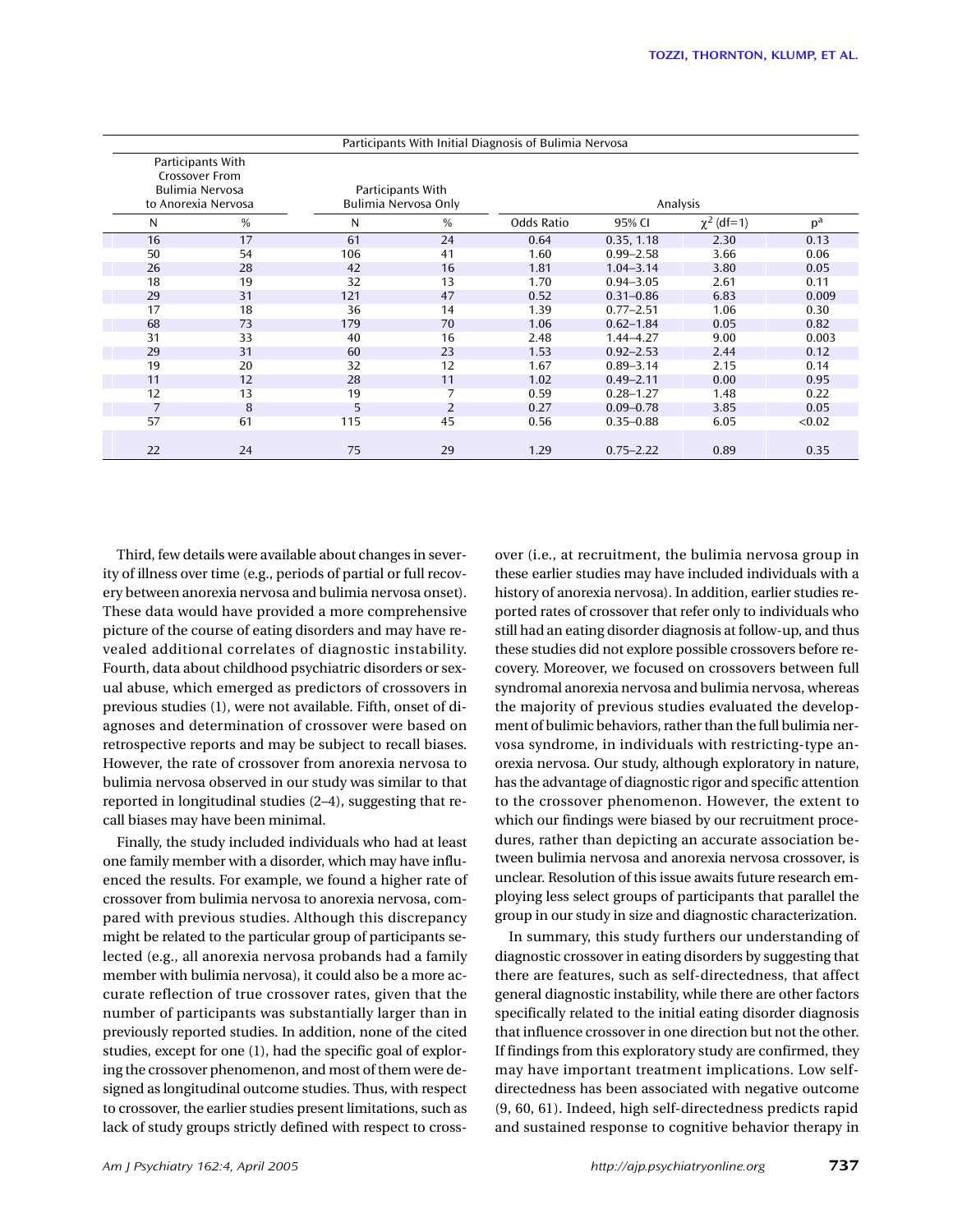|                                                                                | Participants With<br><b>Crossover From</b><br><b>Bulimia Nervosa</b><br>to Anorexia Nervosa<br>$(N=93)^a$ |           | Participants With<br>Bulimia Nervosa Only<br>$(N=257)^a$ |           | Analysis          |                  |                 |                |
|--------------------------------------------------------------------------------|-----------------------------------------------------------------------------------------------------------|-----------|----------------------------------------------------------|-----------|-------------------|------------------|-----------------|----------------|
| Characateristic                                                                | Mean                                                                                                      | <b>SD</b> | Mean                                                     | <b>SD</b> | <b>Odds Ratio</b> | 95% CI           | $\chi^2$ (df=1) | p <sup>b</sup> |
| Age (years)                                                                    |                                                                                                           |           |                                                          |           |                   |                  |                 |                |
| At interview                                                                   | 29.3                                                                                                      | 10.0      | 27.8                                                     | 9.4       | 1.21              | $0.94 - 1.56$    | 2.20            | 0.14           |
| At bulimia nervosa onset                                                       | 18.3                                                                                                      | 4.3       | 17.6                                                     | 3.6       | 1.04              | $0.98 - 1.11$    | 1.60            | 0.21           |
| At first eating disorder symptom                                               | 15.9                                                                                                      | 4.1       | 15.8                                                     | 3.4       | 1.00              | $0.93 - 1.08$    | 0.01            | 0.91           |
| Menarche                                                                       | 12.8                                                                                                      | 1.6       | 12.9                                                     | 1.7       | 0.93              | $0.74 - 1.16$    | 0.50            | 0.48           |
| Body mass index ( $kg/m2$ )                                                    |                                                                                                           |           |                                                          |           |                   |                  |                 |                |
| At interview                                                                   | 19.3                                                                                                      | 2.1       | 22.7                                                     | 3.0       | 0.10              | $0.05 - 5.50$    | 64.44           | 0.0001         |
| Maximum                                                                        | 23.1                                                                                                      | 2.8       | 25.5                                                     | 3.2       | 0.39              | $0.27 - 0.56$    | 34.70           | 0.0001         |
| Minimum                                                                        | 15.7                                                                                                      | 1.8       | 19.3                                                     | 1.7       | 0.005             | $0.0001 - 0.024$ | 90.96           | 0.0001         |
| Multidimensional Perfectionism Scale                                           |                                                                                                           |           |                                                          |           |                   |                  |                 |                |
| scores                                                                         |                                                                                                           |           |                                                          |           |                   |                  |                 |                |
| Concern over mistakes                                                          | 31.5                                                                                                      | 9.2       | 29.0                                                     | 9.6       | 1.26              | $0.98 - 1.63$    | 3.30            | 0.07           |
| Doubts about actions                                                           | 13.1                                                                                                      | 3.8       | 11.9                                                     | 4.0       | 1.32              | $1.03 - 1.69$    | 4.61            | 0.03           |
| Personal standards                                                             | 25.4                                                                                                      | 6.3       | 24.9                                                     | 6.4       | 1.07              | $0.84 - 1.36$    | 0.32            | 0.57           |
| Parental criticism                                                             | 11.6                                                                                                      | 4.8       | 10.8                                                     | 4.5       | 1.21              | $0.93 - 1.57$    | 1.94            | 0.16           |
| Parental expectations                                                          | 14.5                                                                                                      | 5.7       | 13.7                                                     | 5.7       | 1.16              | $0.90 - 1.51$    | 1.33            | 0.25           |
| Neuroticism, Extraversion, and Openness<br>to Experience Inventory Neuroticism |                                                                                                           |           |                                                          |           |                   |                  |                 |                |
| score                                                                          | 117.4                                                                                                     | 26.8      | 110.2                                                    | 23.6      | 1.25              | $0.93 - 1.67$    | 2.40            | 0.12           |
| State-Trait Anxiety Inventory-Form Y                                           |                                                                                                           |           |                                                          |           |                   |                  |                 |                |
| trait anxiety score                                                            | 51.6                                                                                                      | 14.2      | 46.6                                                     | 12.7      | 1.36              | 1.06-1.75        | 5.68            | 0.02           |
| Temperament and Character Inventory                                            |                                                                                                           |           |                                                          |           |                   |                  |                 |                |
| scores                                                                         |                                                                                                           |           |                                                          |           |                   |                  |                 |                |
| Novelty seeking                                                                | 20.0                                                                                                      | 6.3       | 22.2                                                     | 6.4       | 0.69              | $0.54 - 0.87$    | 9.24            | 0.002          |
| Reward dependence                                                              | 16.1                                                                                                      | 4.3       | 16.9                                                     | 4.1       | 0.82              | $0.65 - 1.03$    | 2.65            | 0.10           |
| Self-directedness                                                              | 22.7                                                                                                      | 9.7       | 27.0                                                     | 8.8       | 0.66              | $0.50 - 0.86$    | 9.06            | 0.003          |
| Harm avoidance                                                                 | 20.9                                                                                                      | 8.0       | 17.6                                                     | 7.7       | 1.44              | $1.12 - 1.86$    | 7.74            | 0.005          |
| Self-transcendence                                                             | 14.4                                                                                                      | 6.8       | 16.2                                                     | 6.5       | 0.73              | $0.55 - 0.95$    | 5.60            | 0.02           |
| Persistence                                                                    | 5.0                                                                                                       | 2.1       | 5.0                                                      | 2.1       | 1.02              | $0.80 - 1.30$    | 0.02            | 0.90           |
| Cooperativeness                                                                | 32.4                                                                                                      | 6.9       | 34.0                                                     | 5.8       | 0.76              | $0.60 - 0.95$    | 4.67            | 0.03           |

**TABLE 3. Characteristics of Women Study Participants With Diagnostic Crossover From Bulimia Nervosa to Anorexia Nervosa and With Bulimia Nervosa Only**

<sup>a</sup> Data are missing for some participants for some characteristics.

<sup>b</sup> Chi-square values test for significant differences between groups from logistic regressions, with generalized estimating equation correction. To correct for multiple testing, significance is indicated if the p value is ≤0.01.

bulimia nervosa patients (62), and there is evidence that cognitive behavior therapy leads to increased self-directedness (63). Thus, self-directedness may influence not only the diagnostic stability of eating disorders but also their course and response to treatment. The development of additional therapeutic approaches aimed at increasing levels of self-directedness may enhance the efficacy of existing treatments. Additional techniques aimed at enhancing familial communication in cases of anorexia nervosa and at addressing impulsivity in bulimia nervosa are also likely to promote diagnostic stability and possibly shorter recovery times.

This paper was presented at the annual meeting of the Eating Disorders Research Society, Ravello, Italy, Oct. 1–4, 2003. Received Dec. 9, 2003; revisions received April 9 and July 22, 2004; accepted Aug. 18, 2004. From the Department of Psychiatry, University of North Carolina at Chapel Hill; Department of Psychiatry, University of Pittsburgh, Pittsburgh; Department of Psychology, Michigan State University, East Lansing; Roseneck Hospital for Behavioral Medicine, affiliated with the University of Munich (LMU), Prien, Germany; New York Presbyterian Hospital-Westchester Division, Weill Medical College of Cornell University, White Plains, N.Y.; Department of Psychiatry, The Toronto Hospital, Toronto; Neuropsychiatric Institute and Hospital,

School of Medicine, University of California at Los Angeles; Department of Psychiatry, University of Minnesota, Minneapolis; Neuropsychiatric Research Institute, Fargo, N.D.; Department of Psychiatry, Neurobiology, Pharmacology and Biotechnologies, University of Pisa, Italy; Department of Psychology, University of Iowa, Iowa City; Department of Psychology, Georgia State University, Atlanta; and Department of Psychiatry, University of Pennsylvania, School of Medicine, Philadelphia. Address correspondence and reprint requests to Dr. Bulik, Department of Psychiatry, CB 7160, University of North Carolina at Chapel Hill, Neurosciences Hospital, Rm. 10505, Chapel Hill, NC 27599–7160l; cbulik@med.unc.edu (e-mail).

The authors wish to thank the Price Foundation for the support of the clinical collection of participants and support of data analysis. The authors acknowledge the staff of the Price Foundation Collaborative Group for their efforts in participant screening and clinical assessments. The authors are indebted to the participating families for their contribution of time and effort in support of this study.

## **References**

- 1. Bulik CM, Sullivan PF, Fear J, Pickering A: Predictors of the development of bulimia nervosa in women with anorexia nervosa. J Nerv Ment Dis 1997; 185:704–707
- 2. Eckert ED, Halmi KA, Marchi P, Grove W, Crosby R: Ten-year follow-up of anorexia nervosa: clinical course and outcome. Psychol Med 1995; 25:143–156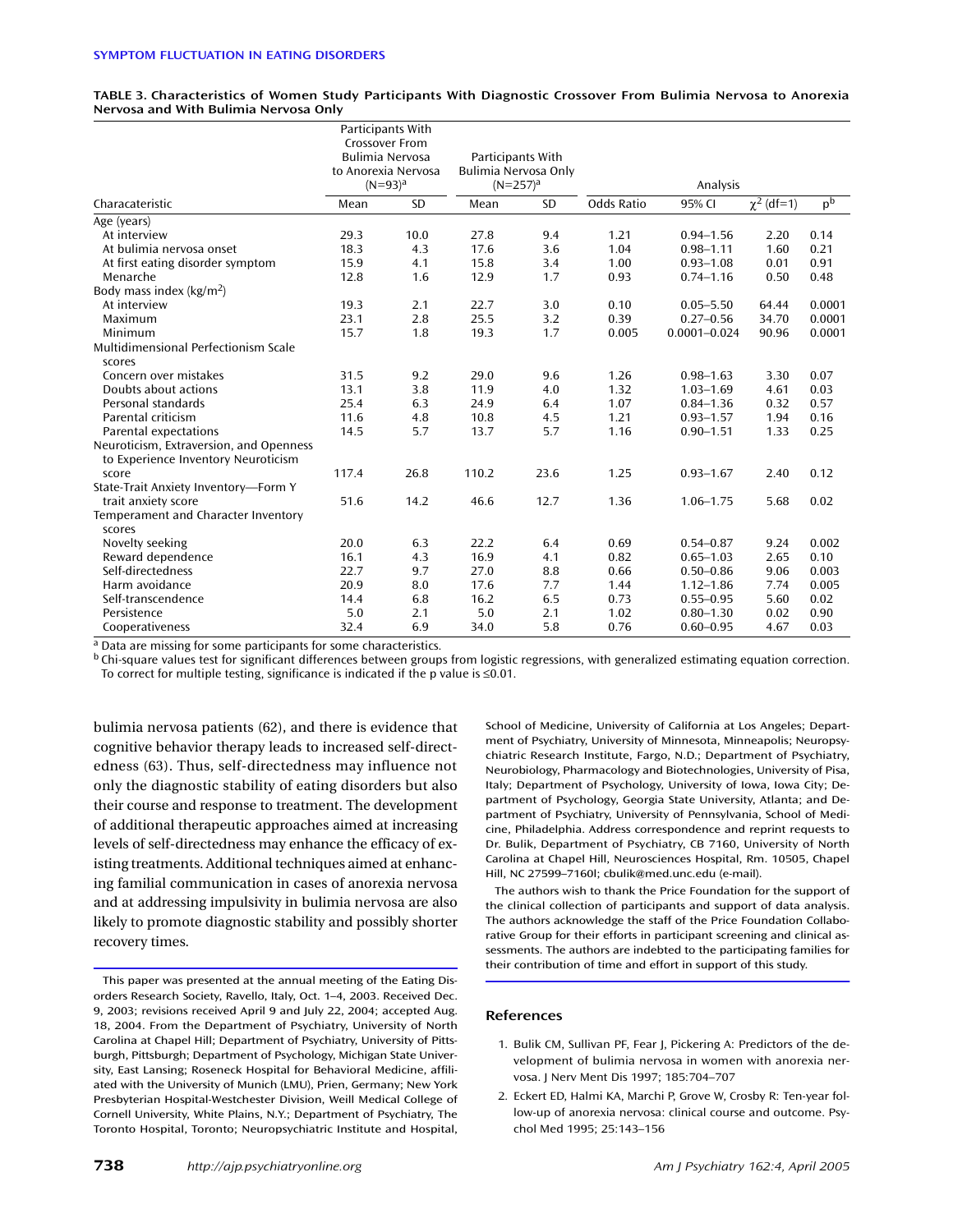- 3. Eddy KT, Keel PK, Dorer DJ, Delinsky SS, Franko DL, Herzog DB: Longitudinal comparison of anorexia nervosa subtypes. Int J Eat Disord 2002; 31:191–201
- 4. Strober M, Freeman R, Morrell W: The long-term course of severe anorexia nervosa in adolescents: survival analysis of recovery, relapse, and outcome predictors over 10–15 years in a prospective study. Int J Eat Disord 1997; 22:339–360
- 5. Strober M, Freeman R, Lampert C, Diamond J, Kaye W: Controlled family study of anorexia nervosa and bulimia nervosa: evidence of shared liability and transmission of partial syndromes. Am J Psychiatry 2000; 157:393–401
- 6. Lilenfeld LR, Kaye WH, Greeno CG, Merikangas KR, Plotnicov K, Pollice C, Rao R, Strober M, Bulik CM, Nagy L: A controlled family study of anorexia nervosa and bulimia nervosa: psychiatric disorders in first-degree relatives and effects of proband comorbidity. Arch Gen Psychiatry 1998; 55:603–610
- 7. Strober M, Morrell W, Burroughs J, Salkin B, Jacobs C: A controlled family study of anorexia nervosa. J Psychiatr Res 1985; 19:239–246
- 8. Sullivan PF, Bulik CM, Fear JL, Pickering A: Outcome of anorexia nervosa: a case-control study. Am J Psychiatry 1998; 155:939– 946
- 9. Bulik CM, Sullivan PF, Fear JL, Pickering A: Outcome of anorexia nervosa: eating attitudes, personality, and parental bonding. Int J Eat Disord 2000; 28:139–147
- 10. Herpertz-Dahlmann B, Muller B, Herpertz S, Heussen N, Hebebrand J, Remschmidt H: Prospective 10-year follow-up in adolescent anorexia nervosa—course, outcome, psychiatric comorbidity, and psychosocial adaptation. J Child Psychol Psychiatry 2001; 42:603–612
- 11. Pike KM: Long-term course of anorexia nervosa: response, relapse, remission, and recovery. Clin Psychol Rev 1998; 18:447– 475
- 12. Keel PK, Mitchell JE: Outcome in bulimia nervosa. Am J Psychiatry 1997; 154:313–321
- 13. Fichter MM, Quadflieg N: Six-year course of bulimia nervosa. Int J Eat Disord 1997; 22:361–384
- 14. Fichter MM, Quadflieg N: Six-year course and outcome of anorexia nervosa. Int J Eat Disord 1999; 26:359–385
- 15. Steinhausen H-C: The outcome of anorexia nervosa in the 20th century. Am J Psychiatry 2002; 159:1284–1293
- 16. Gillberg IC, Rastam M, Gillberg C: Anorexia nervosa outcome: six-year controlled longitudinal study of 51 cases including a population cohort. J Am Acad Child Adolesc Psychiatry 1994; 33:729–739
- 17. Schork EJ, Eckert ED, Halmi KA: The relationship between psychopathology, eating disorder diagnosis, and clinical outcome at 10-year follow-up in anorexia nervosa. Compr Psychiatry 1994; 35:113–123
- 18. Smith C, Feldman SS, Nasserbakht A, Steiner H: Psychological characteristics and DSM-III-R diagnoses at 6-year follow-up of adolescent anorexia nervosa. J Am Acad Child Adolesc Psychiatry 1993; 32:1237–1245
- 19. Collings S, King M: Ten-year follow-up of 50 patients with bulimia nervosa. Br J Psychiatry 1994; 164:80–87
- 20. Fairburn CG, Norman PA, Welch SL, O'Connor ME, Doll HA, Peveler RC: A prospective study of outcome in bulimia nervosa and the long-term effects of three psychological treatments. Arch Gen Psychiatry 1995; 52:304–312
- 21. Fairburn CG, Cooper Z, Doll HA, Norman P, O'Connor M: The natural course of bulimia nervosa and binge eating disorder in young women. Arch Gen Psychiatry 2000; 57:659–665
- 22. Hsu LK, Sobkiewicz TA: Bulimia nervosa: a four- to six-year follow-up study. Psychol Med 1989; 19:1035–1038
- 23. Johnson-Sabine E, Reiss D, Dayson D: Bulimia nervosa: a 5-year follow-up study. Psychol Med 1992; 22:951–959
- 24. Swift WJ, Ritholz M, Kalin NH, Kaslow N: A follow-up study of thirty hospitalized bulimics. Psychosom Med 1987; 49:45–55
- 25. Ben-Tovim DI, Walker K, Gilchrist P, Freeman R, Kalucy R, Esterman A: Outcome in patients with eating disorders: a 5-year study. Lancet 2001; 357:1254–1257
- 26. Herzog DB, Field AE, Keller MB, West JC, Robbins WM, Staley J, Colditz GA: Subtyping eating disorders: is it justified? J Am Acad Child Adolesc Psychiatry 1996; 35:928–936
- 27. Pryor T, Wiederman MW: Measurement of nonclinical personality characteristics of women with anorexia nervosa or bulimia nervosa. J Pers Assess 1996; 67:414–421
- 28. Vitousek K, Manke F: Personality variables and disorders in anorexia nervosa and bulimia nervosa. J Abnorm Psychol 1994; 103:137–147
- 29. Bulik CM, Tozzi F, Anderson C, Mazzeo SE, Aggen S, Sullivan PF: The relation between eating disorders and components of perfectionism. Am J Psychiatry 2003; 160:366–368
- 30. Fassino S, Abbate-Daga G, Amianto F, Leombruni P, Boggio S, Rovera GG: Temperament and character profile of eating disorders: a controlled study with the Temperament and Character Inventory. Int J Eat Disord 2002; 32:412–425
- 31. Fassino S, Daga GA, Piero A, Rovera GG: Dropout from brief psychotherapy in anorexia nervosa. Psychother Psychosom 2002; 71:200–206
- 32. Casper RC, Hedeker D, McClough JF: Personality dimensions in eating disorders and their relevance for subtyping. J Am Acad Child Adolesc Psychiatry 1992; 31:830–840
- 33. Steiger H, Puentes-Neuman G, Leung FY: Personality and family features of adolescent girls with eating symptoms: evidence for restricter/binger differences in a nonclinical population. Addict Behav 1991; 16:303–314
- 34. Klump KL, Bulik CM, Pollice C, Halmi KA, Fichter MM, Berrettini WH, Devlin B, Strober M, Kaplan A, Woodside DB, Treasure J, Shabbout M, Lilenfeld LR, Plotnicov KH, Kaye WH: Temperament and character in women with anorexia nervosa. J Nerv Ment Dis 2000; 188:559–567
- 35. Kaye WH, Devlin B, Barbarich N, Bulik CM, Thornton L, Bacanu SA, Fichter MM, Halmi KA, Kaplan AS, Strober M, Woodside DB, Bergen AW, Crow S, Mitchell J, Rotondo A, Mauri M, Cassano G, Keel P, Plotnicov K, Pollice C, Klump KL, Lilenfeld LR, Ganjei JK, Quadflieg N, Berrettini WH: Genetic analysis of bulimia nervosa: methods and sample description. Int J Eat Disord 2004; 35:556–570
- 36. Hebebrand J, Himmelmann GW, Heseker H, Schafer H, Remschmidt H: Use of percentiles for the body mass index in anorexia nervosa: diagnostic, epidemiological, and therapeutic considerations. Int J Eat Disord 1996; 19:359–369
- 37. Fichter MM, Herpertz S, Quadflieg N, Herpertz-Dahlmann B: Structured Interview for Anorexic and Bulimic Disorders for DSM-IV and ICD-10: updated (third) revision. Int J Eat Disord 1998; 24:227–249
- 38. First MB, Spitzer RL, Gibbon M, Williams JBW: Structured Clinical Interview for DSM-IV Axis I Disorders (SCID). Washington, DC, American Psychiatric Press, 1996
- 39. First MB, Gibbon M, Spitzer RL, Williams JBW, Benjamin L: Structured Clinical Interview for DSM-IV Axis II Personality Disorders (SCID-II): User's Guide. Washington, DC, American Psychiatric Press, 1997
- 40. Frost RO, Marten P, Lahart C, Rosenblate R: The dimensions of perfectionism. Cognit Ther Res 1990; 14:449–468
- 41. Cloninger CR, Svrakic DM, Przybeck TR: A psychobiological model of temperament and character. Arch Gen Psychiatry 1993; 50:975–990
- 42. Cloninger CR: A unified biosocial theory of personality and its role in the development of anxiety states. Psychiatr Dev 1986; 4:167–226